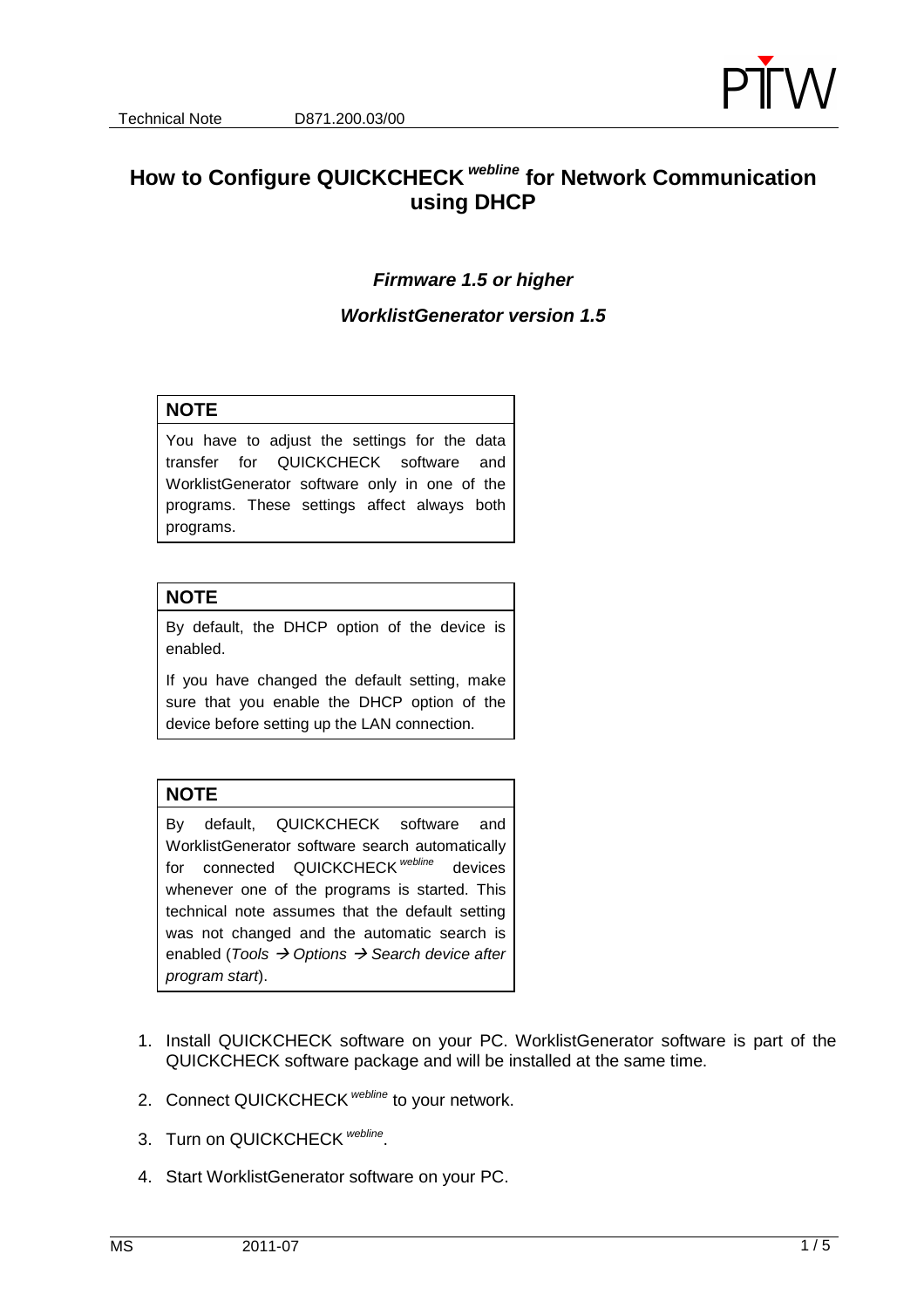

5. WorklistGenerator software will automatically look for QUICKCHECK webline devices connected to the PC. While the search is running, the **Find Devices…** box will appear:



**Please note:** It is possible that this search will be blocked by your firewall. If you are not able to unblock the calling program (WorklistGenerator software), contact your system administrator.

6. If the automatic search found a QUICKCHECK webline connected to your PC or the network, the **QUICKCHECK Devices** dialog will appear, listing all connected devices:

| <b>QUICKCHECK Devices</b>                                                    |              |
|------------------------------------------------------------------------------|--------------|
| Select Device                                                                |              |
| LAN; HostName=QUICKCHECK-11; SER=11<br>LAN; HostName=QUICKCHECK-440; SER=440 |              |
|                                                                              |              |
|                                                                              |              |
|                                                                              |              |
|                                                                              | OΚ<br>Cancel |

Check the serial number(s) of the device(s) in the **QUICKCHECK Devices** dialog (SER=...) to make sure your QUICKCHECK webline appears in the list. Select the device for which you want to set up the new connection. Click **OK**. WorklistGenerator software will automatically set up the connection.

7. If the QUICKCHECK webline you want to connect is not listed in the **QUICKCHECK Devices** dialog or if an error message appears, the connection could not be created. Check again if the device is turned on and properly connected to your network. Remember that the DHCP option of the device needs to be enabled. Restart the software.

If the QUICKCHECK webline you want to connect is still not listed in the dialog, or you still get the message that the connection was not successful, you have to set up the connection manually (refer to Appendix A).

#### **NOTE**

The automatic search function checks for the last established connection first.

- As long as the last established connection is detected, this connection will be used.
- If the last established connection cannot be found, the program searches for other connected devices and lists them in the **QUICKCHECK Devices** dialog. You can either select one of the detected connections to set it up in the software, or click **Cancel** to keep the previous connection as standard setting.
- If the program cannot detect any connections, an error message appears.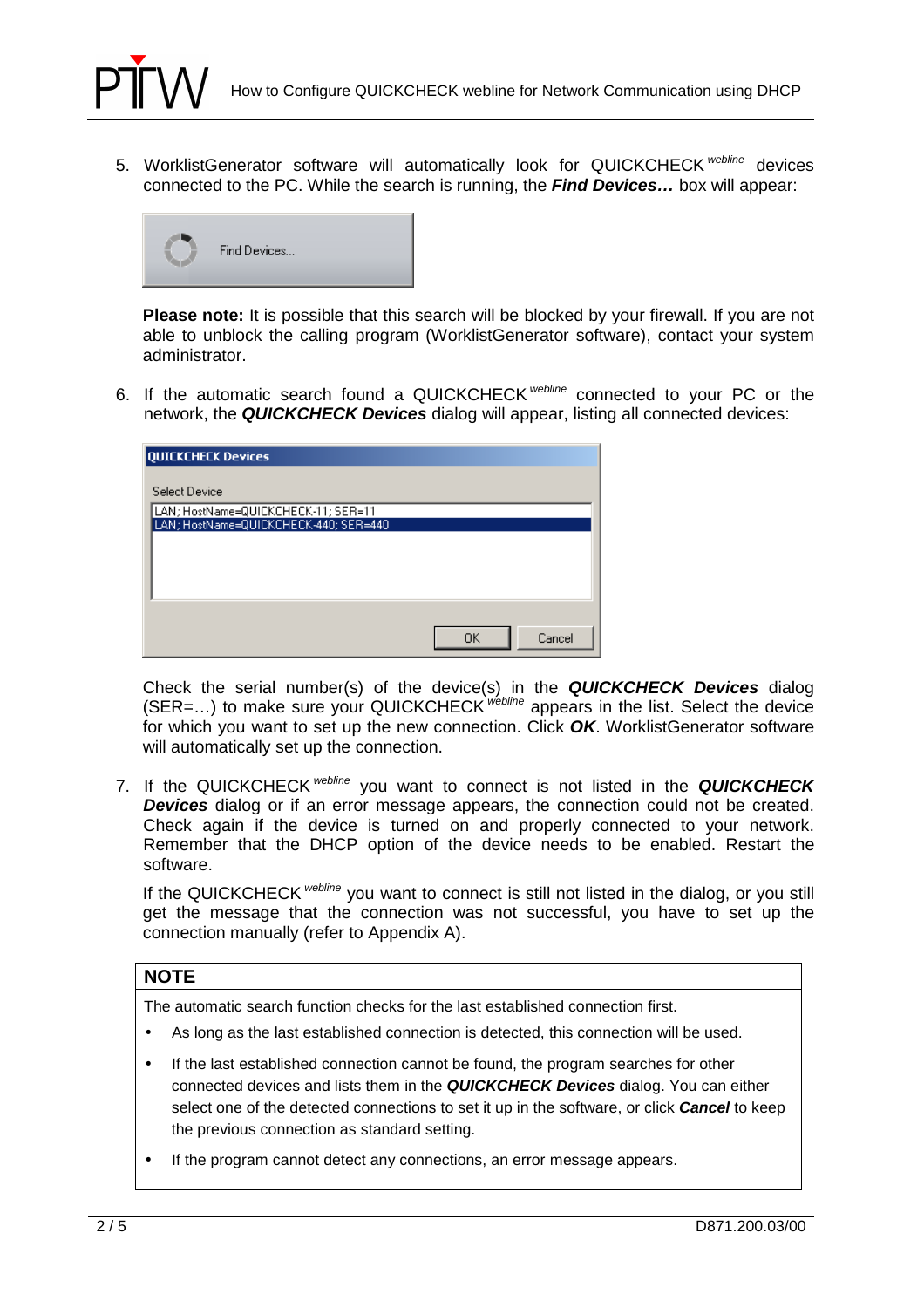

# **Appendix A**

If your QUICKCHECK webline is not listed in the **QUICKCHECK Devices** dialog, or you get a message that the connection was not successful (e.g. because the firewall blocked the automatic search), you have to set up the LAN connection manually.

1. In WorklistGenerator software, select **Tools**  $\rightarrow$  **Options** in the menu bar.

| 图 PTW-WorklistGenerator                                                                                                                                                                              |                            | $-12x$ |
|------------------------------------------------------------------------------------------------------------------------------------------------------------------------------------------------------|----------------------------|--------|
| Iools<br>Edit<br>Ele<br>$\overline{2}$                                                                                                                                                               |                            |        |
| €<br>$\begin{array}{c}\n\downarrow \\ \downarrow \\ \downarrow\n\end{array}$ Print<br>$\frac{1}{\frac{1}{2}}$<br>$\Box$ Download<br>$\overrightarrow{U}$<br><b>Ard</b><br><b>New</b><br>Open<br>Save | $\odot$<br>Contents<br>PŤW |        |
| <b>Worklists</b>                                                                                                                                                                                     | Properties                 |        |
| El 2/ new Worklist<br>new Task, AAPM TG45, 10x10 cm, Photons, 6 MV, Gantry: 0°, Wedge: 0°                                                                                                            | Name<br>new Worklist       |        |
|                                                                                                                                                                                                      | 0K<br>Cancel               | 园      |

2. The **Options** window will appear and the **Device** tab will already be selected:

| tg Options<br>Device Data   Analyze   Print                                     |           | $\vert x \vert$ |
|---------------------------------------------------------------------------------|-----------|-----------------|
| Connection<br>Connection_1; RS232; COM=1<br>区 Search device after program start |           | Q               |
|                                                                                 |           |                 |
|                                                                                 |           |                 |
|                                                                                 |           |                 |
|                                                                                 |           |                 |
|                                                                                 | <b>OK</b> | Cancel          |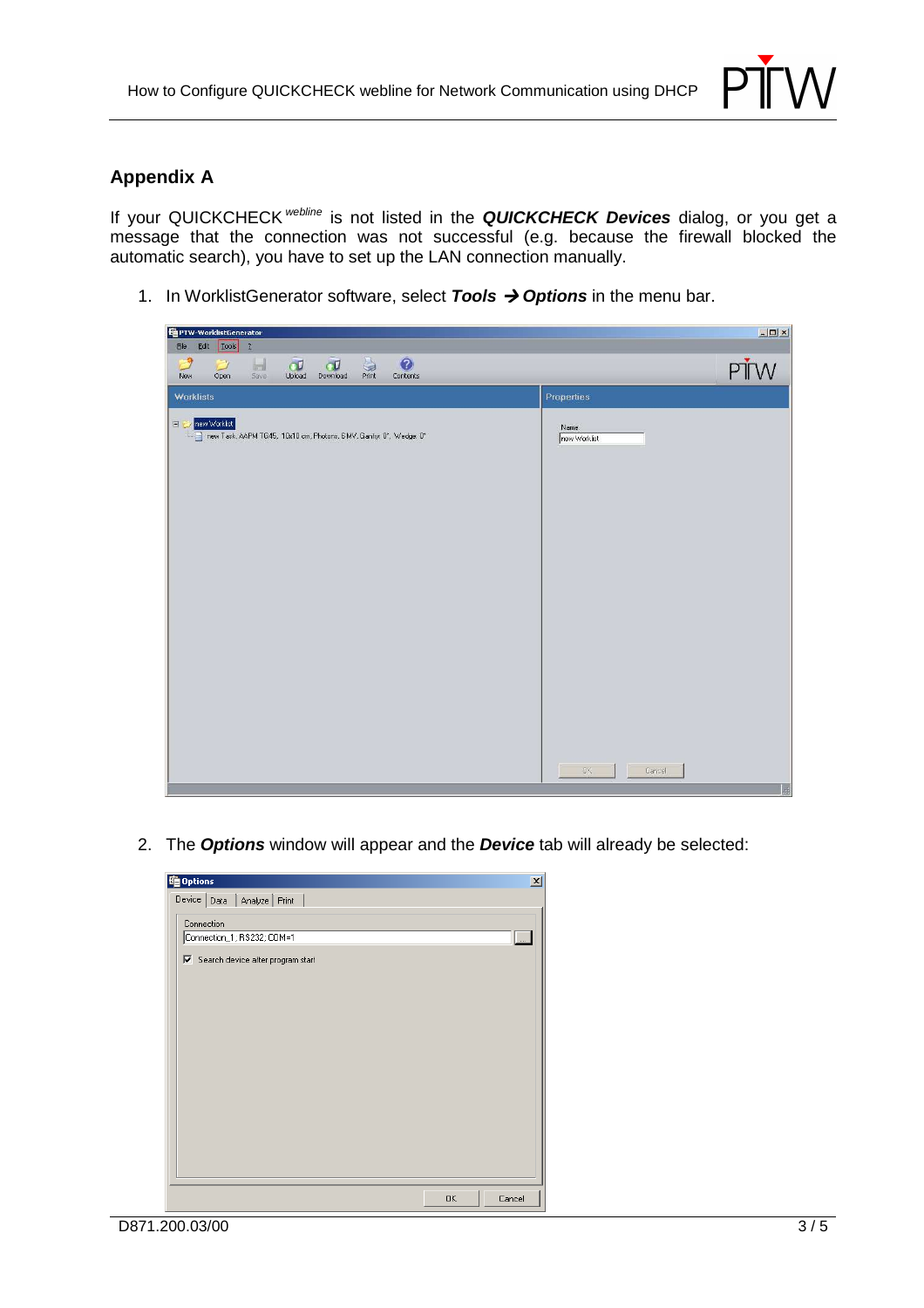

3. To set up new connections click the **…** button. The **Connection Control Center** dialog will appear:

| <b>Connection Control Center</b> | $\Box$ |
|----------------------------------|--------|
| <b>Connections</b>               |        |
| Connection_default; RS232; COM=1 | New    |
|                                  | Edit   |
|                                  | Delete |
|                                  | Check  |
|                                  |        |
|                                  |        |
|                                  |        |
| 0K                               | Cancel |

4. To create a new LAN connection, click the **New…** button in the **Connection Control Center** dialog. The **New Connection** dialog will appear:

| <b>New Connection</b>                             |                       |  |
|---------------------------------------------------|-----------------------|--|
| Type                                              | LAN (UDP)             |  |
| Property                                          | Value                 |  |
| Name                                              | <b>LAN-Connection</b> |  |
| IP_Address/HostName                               |                       |  |
|                                                   |                       |  |
|                                                   |                       |  |
| Enter the device IP address/DHCP hostname or Find |                       |  |
| Find                                              | Cancel<br><b>OK</b>   |  |

5. Adjust the parameters required for the connection:

| Type: | LAN (UDP)                                                                    |
|-------|------------------------------------------------------------------------------|
| Name: | user-defined name of the connection (your choice)                            |
|       | IP address/HostName: enter the DHCP host name (The default DHCP host name is |
|       | QUICKCHECK-followed by the serial number of the device                       |
|       | without the leading zeros. Example: serial number = 000440 $\rightarrow$     |
|       | DHCP host name = QUICKCHECK-440)                                             |

6. Confirm the settings with **OK**.